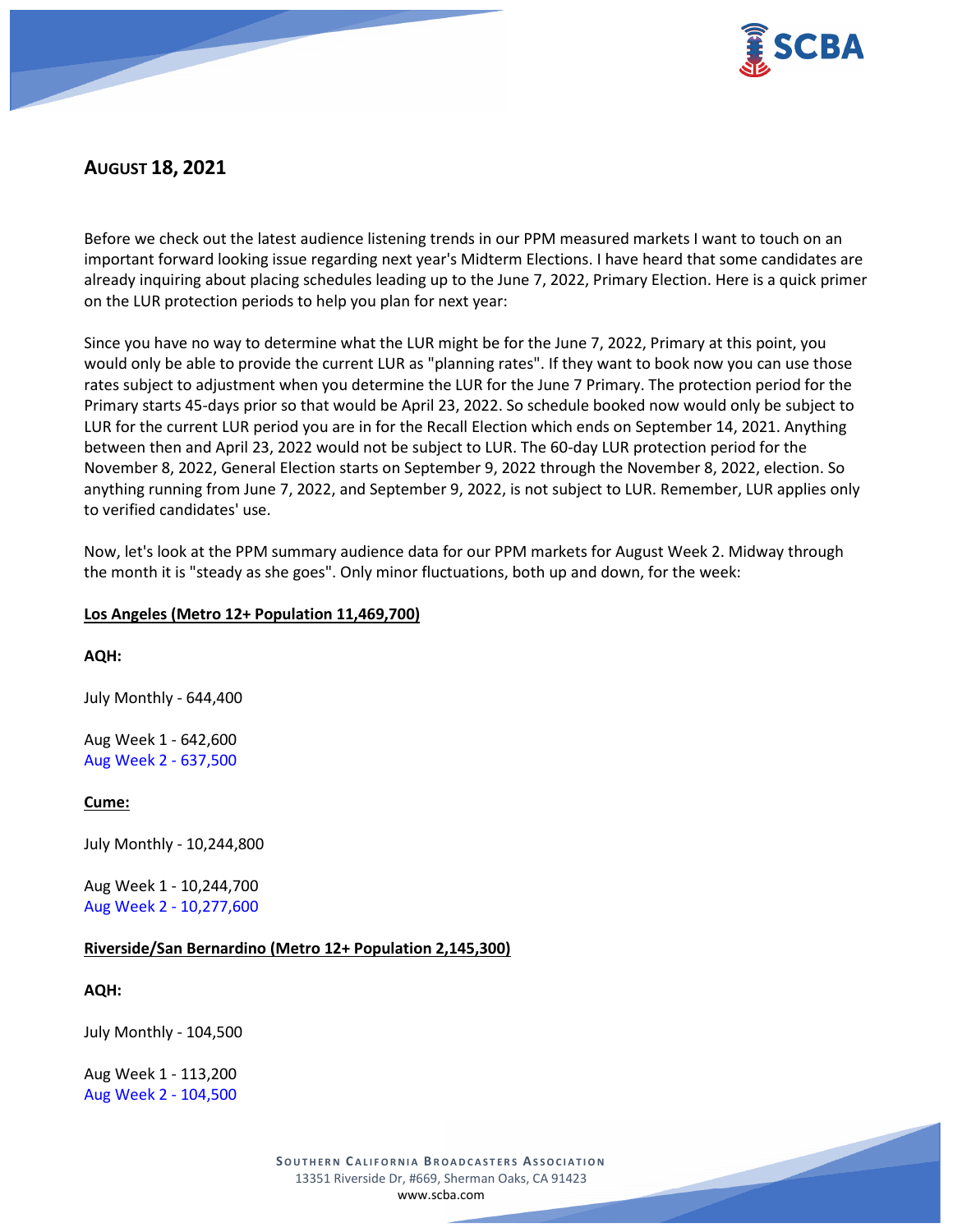

# **Cume:**

July Monthly - 1,929,800

Aug Week 1 - 1,936,500 Aug Week 2 - 1,889,800

### **San Diego (Metro 12+ Population 2,873,100)**

**AQH:**

July Monthly - 119,700

Aug Week 1 - 118,600 Aug Week 2 - 131,800

### **Cume:**

July Monthly - 2,363,700

Aug Week 1 - 2,434,600 Aug Week 2 - 2,425,600

**"I constantly see people rise in life who are not the smartest, sometimes not even the most diligent, but they are learning machines. They go to bed every night a little wiser than they were when they got up and boy does that help, particularly when you have a long run ahead of you...Develop into a lifelong self-learner through voracious reading; cultivate curiosity and strive to become a little wiser every day."** -- Charlie Munger, Vice-Chairman of Berkshire Hathaway

### **RESOURCES AND ARTICLES OF INTEREST TO SALES AND ADVERTISERS**

**Retail sales dip in July but demand continues, says NRF** Chain /Store Age (National Retail Federation) August 17, 2021 [https://chainstoreage.com/retail-sales-dip-july-demand-continues-says](https://chainstoreage.com/retail-sales-dip-july-demand-continues-says-nrf?oly_enc_id=8319H4585489H7M&utm_source=omeda&utm_medium=email&utm_campaign=NL_CSA+Day+Breaker&utm_keyword=)[nrf?oly\\_enc\\_id=8319H4585489H7M&utm\\_source=omeda&utm\\_medium=email&utm\\_campaign=NL\\_CSA+Day+](https://chainstoreage.com/retail-sales-dip-july-demand-continues-says-nrf?oly_enc_id=8319H4585489H7M&utm_source=omeda&utm_medium=email&utm_campaign=NL_CSA+Day+Breaker&utm_keyword=) [Breaker&utm\\_keyword=](https://chainstoreage.com/retail-sales-dip-july-demand-continues-says-nrf?oly_enc_id=8319H4585489H7M&utm_source=omeda&utm_medium=email&utm_campaign=NL_CSA+Day+Breaker&utm_keyword=)

**Four In Ten Advertisers Use Self-Serve Ad Portals. But They'd Rather Buy From A Marketing Expert.** Inside Radio (Borrell) August 18, 2021 [http://www.insideradio.com/free/four-in-ten-advertisers-use-self-serve-ad-portals-but-they-d-rather-buy](http://www.insideradio.com/free/four-in-ten-advertisers-use-self-serve-ad-portals-but-they-d-rather-buy-from/article_b47c6d64-fff1-11eb-936b-ef192723e22e.html)[from/article\\_b47c6d64-fff1-11eb-936b-ef192723e22e.html](http://www.insideradio.com/free/four-in-ten-advertisers-use-self-serve-ad-portals-but-they-d-rather-buy-from/article_b47c6d64-fff1-11eb-936b-ef192723e22e.html)

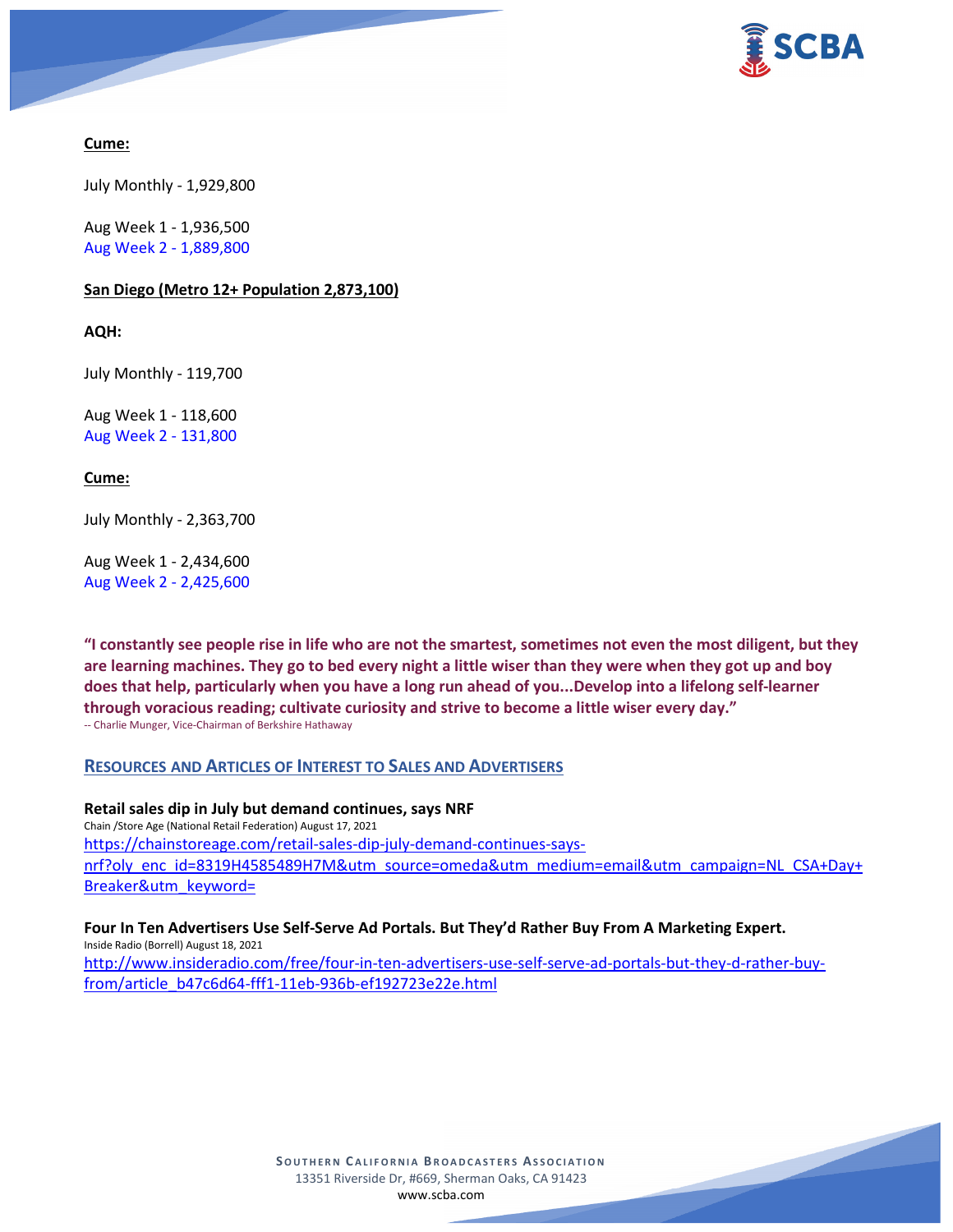

### **Make Relationships The Center Of Post-Pandemic B2B Marketing Strategy**

MediaPost August 18, 2021 [https://www.mediapost.com/publications/article/366071/make-relationships-the-center-of-post-pandemic](https://www.mediapost.com/publications/article/366071/make-relationships-the-center-of-post-pandemic-b2b.html?utm_source=newsletter&utm_medium=email&utm_content=readmore&utm_campaign=123369&hashid=nPO6kNh8ToCb2_NBH4Mycg)[b2b.html?utm\\_source=newsletter&utm\\_medium=email&utm\\_content=readmore&utm\\_campaign=123369&has](https://www.mediapost.com/publications/article/366071/make-relationships-the-center-of-post-pandemic-b2b.html?utm_source=newsletter&utm_medium=email&utm_content=readmore&utm_campaign=123369&hashid=nPO6kNh8ToCb2_NBH4Mycg) [hid=nPO6kNh8ToCb2\\_NBH4Mycg](https://www.mediapost.com/publications/article/366071/make-relationships-the-center-of-post-pandemic-b2b.html?utm_source=newsletter&utm_medium=email&utm_content=readmore&utm_campaign=123369&hashid=nPO6kNh8ToCb2_NBH4Mycg)

#### **Luxury's guide to the new rules of audio advertising**

VogueBusiness August 18, 2021 <https://www.voguebusiness.com/companies/luxurys-guide-to-the-new-rules-of-audio-advertising>

### **A Closer Look At Hispanic Radio**

Radio Ink August 16, 2021 [https://radioink.com/2021/08/16/a-closer-look-at-hispanic](https://radioink.com/2021/08/16/a-closer-look-at-hispanic-radio/?vgo_ee=g4MdIIvetgiR1mkR7kijJ4BI1h38V58Ke8bVrp%2FmcsM%3D)[radio/?vgo\\_ee=g4MdIIvetgiR1mkR7kijJ4BI1h38V58Ke8bVrp%2FmcsM%3D](https://radioink.com/2021/08/16/a-closer-look-at-hispanic-radio/?vgo_ee=g4MdIIvetgiR1mkR7kijJ4BI1h38V58Ke8bVrp%2FmcsM%3D)

#### **How to Sell Through LinkedIn (Your Complete Guide)**

The Center For Sales Strategy August 17, 2021 [https://blog.thecenterforsalesstrategy.com/how-to-sell-through-linkedin-your-complete](https://blog.thecenterforsalesstrategy.com/how-to-sell-through-linkedin-your-complete-guide?utm_campaign=subscriber&utm_medium=email&_hsmi=150275533&_hsenc=p2ANqtz-8AH24x5c938QkMVenuhGHEdMbtCCC2uXZMjtLwklwOBkWHs3YWFZT-k75rbw81WgJ9C7CNcFmGWkk3CGna-jOuYSXjhg&utm_content=150275533&utm_source=hs_email)[guide?utm\\_campaign=subscriber&utm\\_medium=email&\\_hsmi=150275533&\\_hsenc=p2ANqtz-](https://blog.thecenterforsalesstrategy.com/how-to-sell-through-linkedin-your-complete-guide?utm_campaign=subscriber&utm_medium=email&_hsmi=150275533&_hsenc=p2ANqtz-8AH24x5c938QkMVenuhGHEdMbtCCC2uXZMjtLwklwOBkWHs3YWFZT-k75rbw81WgJ9C7CNcFmGWkk3CGna-jOuYSXjhg&utm_content=150275533&utm_source=hs_email)[8AH24x5c938QkMVenuhGHEdMbtCCC2uXZMjtLwklwOBkWHs3YWFZT-k75rbw81WgJ9C7CNcFmGWkk3CGna](https://blog.thecenterforsalesstrategy.com/how-to-sell-through-linkedin-your-complete-guide?utm_campaign=subscriber&utm_medium=email&_hsmi=150275533&_hsenc=p2ANqtz-8AH24x5c938QkMVenuhGHEdMbtCCC2uXZMjtLwklwOBkWHs3YWFZT-k75rbw81WgJ9C7CNcFmGWkk3CGna-jOuYSXjhg&utm_content=150275533&utm_source=hs_email)[jOuYSXjhg&utm\\_content=150275533&utm\\_source=hs\\_email](https://blog.thecenterforsalesstrategy.com/how-to-sell-through-linkedin-your-complete-guide?utm_campaign=subscriber&utm_medium=email&_hsmi=150275533&_hsenc=p2ANqtz-8AH24x5c938QkMVenuhGHEdMbtCCC2uXZMjtLwklwOBkWHs3YWFZT-k75rbw81WgJ9C7CNcFmGWkk3CGna-jOuYSXjhg&utm_content=150275533&utm_source=hs_email)

### **Reach, Creative Drive Nearly 70% Of Sales, More Than Twice Ad Industry Perception.**

Inside Radio (Westwood One) August 17, 2021 [http://www.insideradio.com/free/reach-creative-drive-nearly-70-of-sales-more-than-twice-ad-industry](http://www.insideradio.com/free/reach-creative-drive-nearly-70-of-sales-more-than-twice-ad-industry-perception/article_47b93892-ff24-11eb-80de-1beb2f9e01ea.html)[perception/article\\_47b93892-ff24-11eb-80de-1beb2f9e01ea.html](http://www.insideradio.com/free/reach-creative-drive-nearly-70-of-sales-more-than-twice-ad-industry-perception/article_47b93892-ff24-11eb-80de-1beb2f9e01ea.html)

#### **Survey: E-commerce surge will continue through holidays and beyond**

Chain Store Age August 13, 2021 [https://chainstoreage.com/survey-e-commerce-surge-will-continue-through-holidays-and](https://chainstoreage.com/survey-e-commerce-surge-will-continue-through-holidays-and-beyond?utm_source=omeda&utm_medium=email&utm_campaign=NL_CSA_Connected+Retail&utm_keyword=&oly_enc_id=8319H4585489H7M)[beyond?utm\\_source=omeda&utm\\_medium=email&utm\\_campaign=NL\\_CSA\\_Connected+Retail&utm\\_keyword=](https://chainstoreage.com/survey-e-commerce-surge-will-continue-through-holidays-and-beyond?utm_source=omeda&utm_medium=email&utm_campaign=NL_CSA_Connected+Retail&utm_keyword=&oly_enc_id=8319H4585489H7M) [&oly\\_enc\\_id=8319H4585489H7M](https://chainstoreage.com/survey-e-commerce-surge-will-continue-through-holidays-and-beyond?utm_source=omeda&utm_medium=email&utm_campaign=NL_CSA_Connected+Retail&utm_keyword=&oly_enc_id=8319H4585489H7M)

#### **Retailers on Edge as Delta Variant Spreads**

STREETFIGHT August 16, 2021 [https://streetfightmag.com/2021/08/16/retailers-on-edge-as-delta-variant](https://streetfightmag.com/2021/08/16/retailers-on-edge-as-delta-variant-spreads/?mc_cid=f7069f0367&mc_eid=281a8bbec8)[spreads/?mc\\_cid=f7069f0367&mc\\_eid=281a8bbec8](https://streetfightmag.com/2021/08/16/retailers-on-edge-as-delta-variant-spreads/?mc_cid=f7069f0367&mc_eid=281a8bbec8)

#### **BIA: Growth To Continue In The Healthcare Vertical.**

Inside Radio (BIA Advisory Services) August 16, 2021 [http://www.insideradio.com/free/bia-growth-to-continue-in-the-healthcare-vertical/article\\_a238b3b8-fe63-](http://www.insideradio.com/free/bia-growth-to-continue-in-the-healthcare-vertical/article_a238b3b8-fe63-11eb-abdd-eb81d4399c2b.html) [11eb-abdd-eb81d4399c2b.html](http://www.insideradio.com/free/bia-growth-to-continue-in-the-healthcare-vertical/article_a238b3b8-fe63-11eb-abdd-eb81d4399c2b.html)

### **Consumer sentiment plummets in early August with one of biggest drops ever**

Chain Store Age August 13, 2021 [https://chainstoreage.com/consumer-sentiment-plummets-early-august-one-biggest-drops](https://chainstoreage.com/consumer-sentiment-plummets-early-august-one-biggest-drops-ever?oly_enc_id=8319H4585489H7M&utm_source=omeda&utm_medium=email&utm_campaign=NL_CSA+Day+Breaker&utm_keyword=)[ever?oly\\_enc\\_id=8319H4585489H7M&utm\\_source=omeda&utm\\_medium=email&utm\\_campaign=NL\\_CSA+Day](https://chainstoreage.com/consumer-sentiment-plummets-early-august-one-biggest-drops-ever?oly_enc_id=8319H4585489H7M&utm_source=omeda&utm_medium=email&utm_campaign=NL_CSA+Day+Breaker&utm_keyword=) [+Breaker&utm\\_keyword=](https://chainstoreage.com/consumer-sentiment-plummets-early-august-one-biggest-drops-ever?oly_enc_id=8319H4585489H7M&utm_source=omeda&utm_medium=email&utm_campaign=NL_CSA+Day+Breaker&utm_keyword=)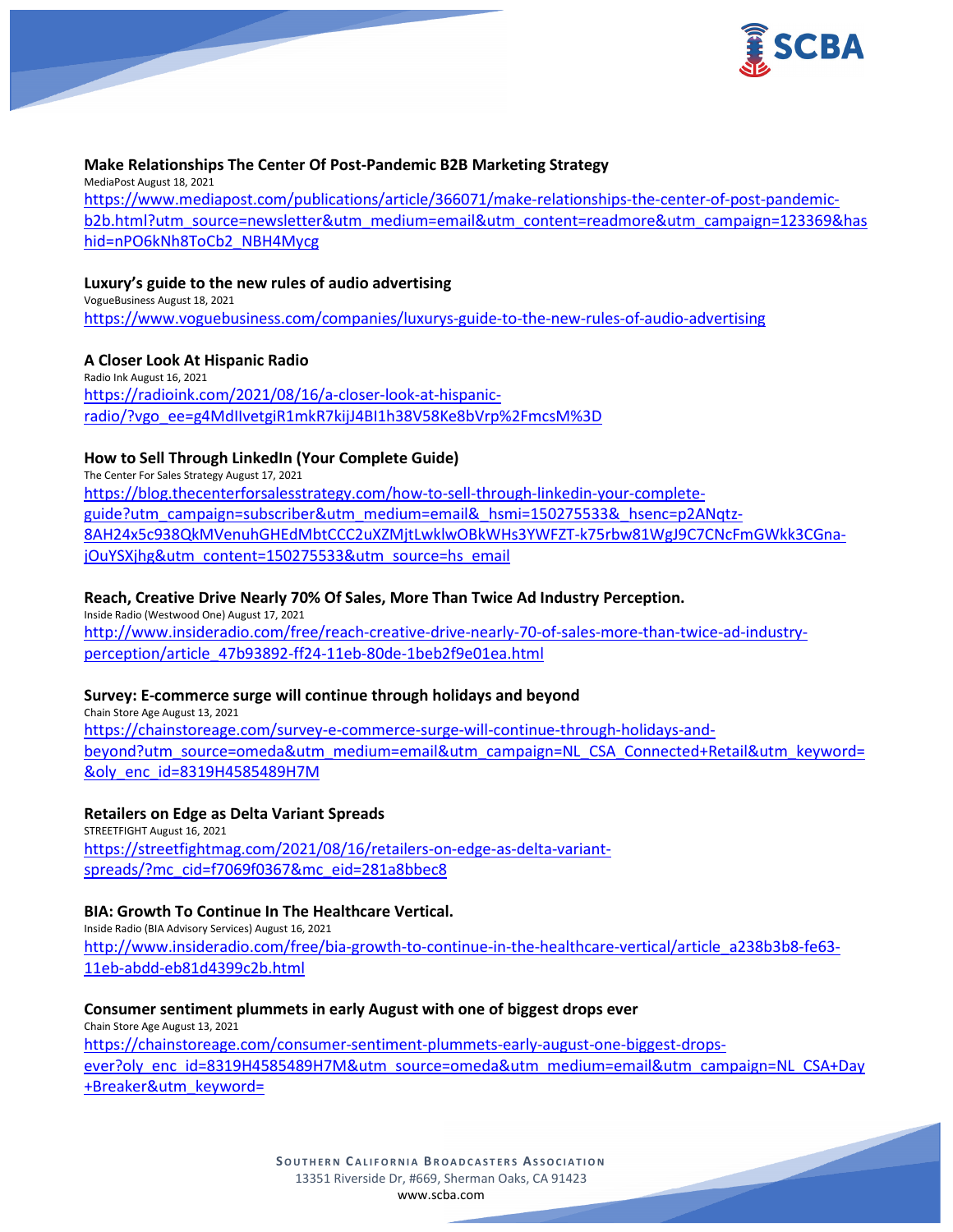

### **Survey: E-commerce surge will continue through holidays and beyond**

Chain Store Age August 13, 2021 [https://chainstoreage.com/survey-e-commerce-surge-will-continue-through-holidays-and](https://chainstoreage.com/survey-e-commerce-surge-will-continue-through-holidays-and-beyond?utm_source=omeda&utm_medium=email&utm_campaign=NL_CSA+Day+Breaker&utm_keyword=&oly_enc_id=8319H4585489H7M)[beyond?utm\\_source=omeda&utm\\_medium=email&utm\\_campaign=NL\\_CSA+Day+Breaker&utm\\_keyword=&oly](https://chainstoreage.com/survey-e-commerce-surge-will-continue-through-holidays-and-beyond?utm_source=omeda&utm_medium=email&utm_campaign=NL_CSA+Day+Breaker&utm_keyword=&oly_enc_id=8319H4585489H7M) [\\_enc\\_id=8319H4585489H7M](https://chainstoreage.com/survey-e-commerce-surge-will-continue-through-holidays-and-beyond?utm_source=omeda&utm_medium=email&utm_campaign=NL_CSA+Day+Breaker&utm_keyword=&oly_enc_id=8319H4585489H7M)

#### **A new report found that 37% of digital advertising spend was wasted in the second quarter**

Illinois News Live (Next & Co.) August 14, 2021 [https://illinoisnewstoday.com/a-new-report-found-that-37-of-digital-advertising-spend-was-wasted-in-the](https://illinoisnewstoday.com/a-new-report-found-that-37-of-digital-advertising-spend-was-wasted-in-the-second-quarter/342462/)[second-quarter/342462/](https://illinoisnewstoday.com/a-new-report-found-that-37-of-digital-advertising-spend-was-wasted-in-the-second-quarter/342462/)

#### **Helping the Buyer on Their Journey**

SalesFuel August 14, 2021 <https://salesfuel.com/helping-the-buyer-on-their-journey/>

#### **Stay Motivated This Year & Beyond With These Tips**

SalesFuel August 14, 2021 <https://salesfuel.com/stay-motivated-this-year-beyond-with-these-tips/>

#### **Hand-Raisers: Who They Are & Why Reps Should Care**

SalesFuel August 14, 2021 <https://salesfuel.com/hand-raiser-who-they-are-why-reps-should-care/>

### **4 ways to streamline your next presentation**

SmartBrief August 16, 2021 [https://www.smartbrief.com/original/2021/08/no-1-communication-secret-great-leaders-be-clear-and](https://www.smartbrief.com/original/2021/08/no-1-communication-secret-great-leaders-be-clear-and-concise?utm_source=brief)[concise?utm\\_source=brief](https://www.smartbrief.com/original/2021/08/no-1-communication-secret-great-leaders-be-clear-and-concise?utm_source=brief)

#### **The 2021-22 Midterm Election Cycle Is Forecast To Set A Record For Political Ad Dollars**

Forbes August 12, 2021 [https://www.forbes.com/sites/bradadgate/2021/08/12/the-2021-22-midterm-election-cycle-is-forecast-to-set](https://www.forbes.com/sites/bradadgate/2021/08/12/the-2021-22-midterm-election-cycle-is-forecast-to-set-a-record-for-political-ad-dollars/?sh=32c466681fda)[a-record-for-political-ad-dollars/?sh=32c466681fda](https://www.forbes.com/sites/bradadgate/2021/08/12/the-2021-22-midterm-election-cycle-is-forecast-to-set-a-record-for-political-ad-dollars/?sh=32c466681fda)

#### **Video Ad Bureau Tells Marketers Podcasting Is A Good Complement To TV.**

Inside Radio August 12, 2021 [http://www.insideradio.com/podcastnewsdaily/video-ad-bureau-tells-marketers-podcasting-is-a-good](http://www.insideradio.com/podcastnewsdaily/video-ad-bureau-tells-marketers-podcasting-is-a-good-complement-to-tv/article_4bb1039c-fb89-11eb-a8c8-83f3f8383a1b.html)[complement-to-tv/article\\_4bb1039c-fb89-11eb-a8c8-83f3f8383a1b.html](http://www.insideradio.com/podcastnewsdaily/video-ad-bureau-tells-marketers-podcasting-is-a-good-complement-to-tv/article_4bb1039c-fb89-11eb-a8c8-83f3f8383a1b.html)

#### **Radio Helps Advertisers Keep Pace with Runners, Joggers and Walkers.**

Inside Radio (The Media Audit) August 12, 2021 [http://www.insideradio.com/free/radio-helps-advertisers-keep-pace-with-runners-joggers-and](http://www.insideradio.com/free/radio-helps-advertisers-keep-pace-with-runners-joggers-and-walkers/article_5659c2a8-fb38-11eb-8ae3-b7c2d07fe25b.html)[walkers/article\\_5659c2a8-fb38-11eb-8ae3-b7c2d07fe25b.html](http://www.insideradio.com/free/radio-helps-advertisers-keep-pace-with-runners-joggers-and-walkers/article_5659c2a8-fb38-11eb-8ae3-b7c2d07fe25b.html)

**'No one even notices a banner ad anymore': Marketers see post-pandemic value in out-of-home advertising** DIGIDAY August 12, 2021

[https://digiday.com/marketing/no-one-even-notices-a-banner-ad-anymore-marketers-see-post-pandemic](https://digiday.com/marketing/no-one-even-notices-a-banner-ad-anymore-marketers-see-post-pandemic-value-in-out-of-home-advertising/)[value-in-out-of-home-advertising/](https://digiday.com/marketing/no-one-even-notices-a-banner-ad-anymore-marketers-see-post-pandemic-value-in-out-of-home-advertising/)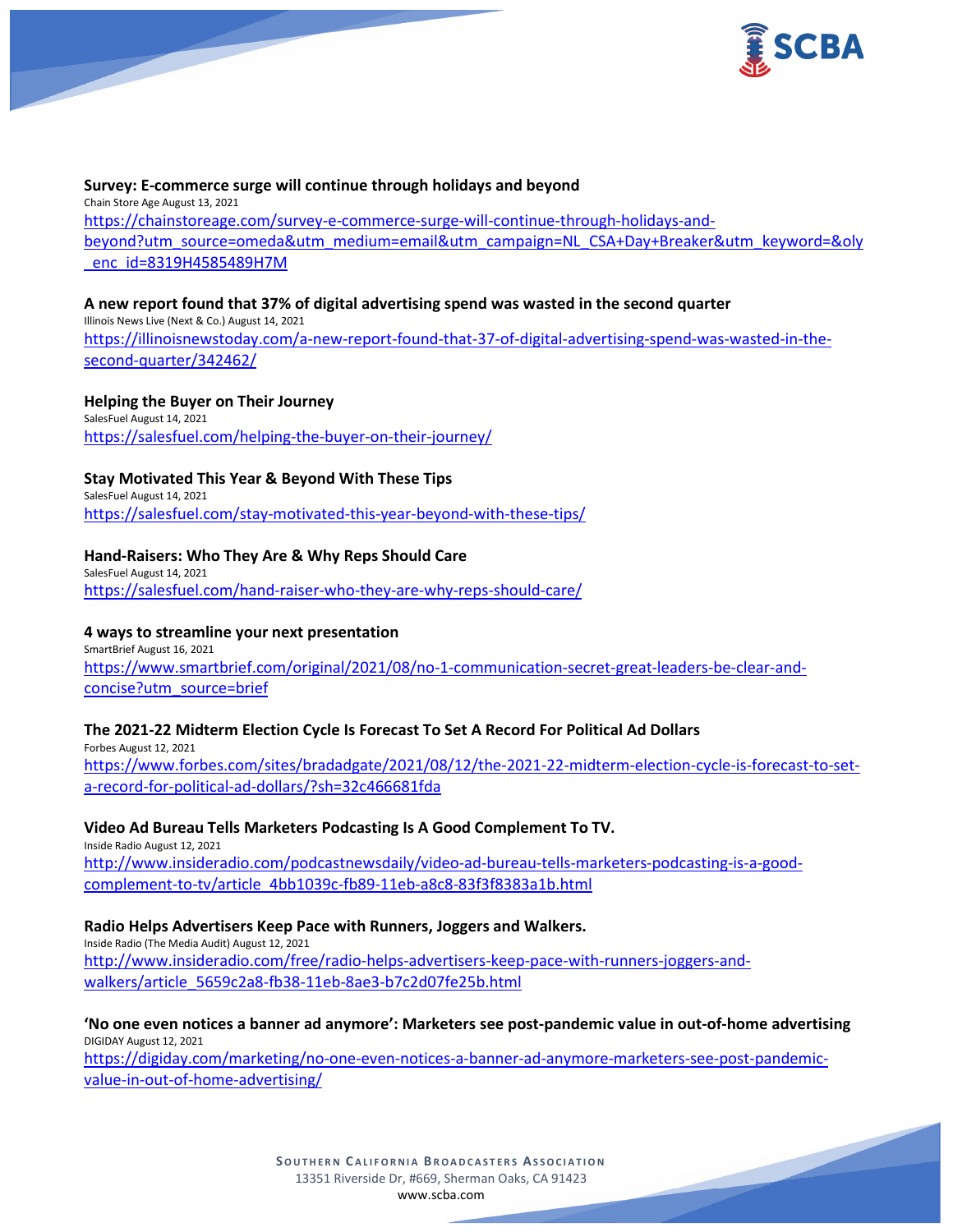

### **WHAT IS SALES ENABLEMENT? | SELL SMARTER. SELL FASTER.**

LeadG2 August 12, 2021 <https://leadg2.thecenterforsalesstrategy.com/blog/what-is-sales-enablement-sell-smarter.-sell-faster>

### **Nielsen Audio Cites "Rising Tide of Optimism"**

RadioWorld August 11, 2021 [https://www.radioworld.com/news-and-business/programming-and-sales/nielsen-audio-cites-rising-tide-of](https://www.radioworld.com/news-and-business/programming-and-sales/nielsen-audio-cites-rising-tide-of-optimism?utm_source=SmartBrief&utm_medium=email&utm_campaign=0028F35E-226C-4B60-AC88-AB2831C8A639&utm_content=49F830B6-A847-4091-B4FE-B7119BFCBB17&utm_term=56635b9b-0180-46fb-92ea-d1c65bc244bb)[optimism?utm\\_source=SmartBrief&utm\\_medium=email&utm\\_campaign=0028F35E-226C-4B60-AC88-](https://www.radioworld.com/news-and-business/programming-and-sales/nielsen-audio-cites-rising-tide-of-optimism?utm_source=SmartBrief&utm_medium=email&utm_campaign=0028F35E-226C-4B60-AC88-AB2831C8A639&utm_content=49F830B6-A847-4091-B4FE-B7119BFCBB17&utm_term=56635b9b-0180-46fb-92ea-d1c65bc244bb) [AB2831C8A639&utm\\_content=49F830B6-A847-4091-B4FE-B7119BFCBB17&utm\\_term=56635b9b-0180-46fb-](https://www.radioworld.com/news-and-business/programming-and-sales/nielsen-audio-cites-rising-tide-of-optimism?utm_source=SmartBrief&utm_medium=email&utm_campaign=0028F35E-226C-4B60-AC88-AB2831C8A639&utm_content=49F830B6-A847-4091-B4FE-B7119BFCBB17&utm_term=56635b9b-0180-46fb-92ea-d1c65bc244bb)[92ea-d1c65bc244bb](https://www.radioworld.com/news-and-business/programming-and-sales/nielsen-audio-cites-rising-tide-of-optimism?utm_source=SmartBrief&utm_medium=email&utm_campaign=0028F35E-226C-4B60-AC88-AB2831C8A639&utm_content=49F830B6-A847-4091-B4FE-B7119BFCBB17&utm_term=56635b9b-0180-46fb-92ea-d1c65bc244bb)

### **Placer.ai: Mall resurgence begins!**

Chain Store Age August 11, 2021 [https://chainstoreage.com/placerai-mall-resurgence](https://chainstoreage.com/placerai-mall-resurgence-begins?utm_source=omeda&utm_medium=email&utm_campaign=NL_CSA+Day+Breaker&utm_keyword=&oly_enc_id=8319H4585489H7M)[begins?utm\\_source=omeda&utm\\_medium=email&utm\\_campaign=NL\\_CSA+Day+Breaker&utm\\_keyword=&oly\\_](https://chainstoreage.com/placerai-mall-resurgence-begins?utm_source=omeda&utm_medium=email&utm_campaign=NL_CSA+Day+Breaker&utm_keyword=&oly_enc_id=8319H4585489H7M) [enc\\_id=8319H4585489H7M](https://chainstoreage.com/placerai-mall-resurgence-begins?utm_source=omeda&utm_medium=email&utm_campaign=NL_CSA+Day+Breaker&utm_keyword=&oly_enc_id=8319H4585489H7M)

# **RESOURCES AND ARTICLES OF INTEREST TO MANAGERS FOR PLANNING AND FORECASTI**

# **Economic Update with Leo Feler, Senior Economist, UCLA Anderson Forecast**

UCLA Anderson August 18, 2021

# **ATTACHMENT**: [Economic Update with Leo Feler 8.18.21](https://scba.com/wp-content/uploads/2021/08/Economic-Update-with-Leo-Feler-8.18.21.pdf)

#### **2022 Midterm Ad Spending Projected To Hit \$8.9B**

MediaPost August 18, 2021

[https://www.mediapost.com/publications/article/366066/2022-midterm-ad-spending-projected-to-hit-](https://www.mediapost.com/publications/article/366066/2022-midterm-ad-spending-projected-to-hit-89b.html?utm_source=newsletter&utm_medium=email&utm_content=readmore&utm_campaign=123370&hashid=0GmwUb-VQzGl9svJRwTNrA)[89b.html?utm\\_source=newsletter&utm\\_medium=email&utm\\_content=readmore&utm\\_campaign=123370&has](https://www.mediapost.com/publications/article/366066/2022-midterm-ad-spending-projected-to-hit-89b.html?utm_source=newsletter&utm_medium=email&utm_content=readmore&utm_campaign=123370&hashid=0GmwUb-VQzGl9svJRwTNrA) [hid=0GmwUb-VQzGl9svJRwTNrA](https://www.mediapost.com/publications/article/366066/2022-midterm-ad-spending-projected-to-hit-89b.html?utm_source=newsletter&utm_medium=email&utm_content=readmore&utm_campaign=123370&hashid=0GmwUb-VQzGl9svJRwTNrA)

# **IAB Sets Fall Podcast Upfront Plan, Says Industry Still On Track To Top \$1 Billion In 2021.**

Inside Radio August 18, 2021 [http://www.insideradio.com/podcastnewsdaily/iab-sets-fall-podcast-upfront-plan-says-industry-still-on-track](http://www.insideradio.com/podcastnewsdaily/iab-sets-fall-podcast-upfront-plan-says-industry-still-on-track-to-top-1-billion/article_40b2b47c-0043-11ec-b49a-9749cc4910ee.html)[to-top-1-billion/article\\_40b2b47c-0043-11ec-b49a-9749cc4910ee.html](http://www.insideradio.com/podcastnewsdaily/iab-sets-fall-podcast-upfront-plan-says-industry-still-on-track-to-top-1-billion/article_40b2b47c-0043-11ec-b49a-9749cc4910ee.html)

#### **Talk Hard: The Future of Radio Is Social Audio**

**Social audio is to licensed broadcasters what Uber has become to taxi drivers in New York** RadioWorld August 12, 2021

[https://www.radioworld.com/columns-and-views/guest-commentaries/talk-hard-the-future-of-radio-is-social](https://www.radioworld.com/columns-and-views/guest-commentaries/talk-hard-the-future-of-radio-is-social-audio?utm_source=SmartBrief&utm_medium=email&utm_campaign=0028F35E-226C-4B60-AC88-AB2831C8A639&utm_content=D3AAB5DA-63D1-465B-9E22-3DC6968A998B&utm_term=56635b9b-0180-46fb-92ea-d1c65bc244bb)[audio?utm\\_source=SmartBrief&utm\\_medium=email&utm\\_campaign=0028F35E-226C-4B60-AC88-](https://www.radioworld.com/columns-and-views/guest-commentaries/talk-hard-the-future-of-radio-is-social-audio?utm_source=SmartBrief&utm_medium=email&utm_campaign=0028F35E-226C-4B60-AC88-AB2831C8A639&utm_content=D3AAB5DA-63D1-465B-9E22-3DC6968A998B&utm_term=56635b9b-0180-46fb-92ea-d1c65bc244bb) [AB2831C8A639&utm\\_content=D3AAB5DA-63D1-465B-9E22-3DC6968A998B&utm\\_term=56635b9b-0180-46fb-](https://www.radioworld.com/columns-and-views/guest-commentaries/talk-hard-the-future-of-radio-is-social-audio?utm_source=SmartBrief&utm_medium=email&utm_campaign=0028F35E-226C-4B60-AC88-AB2831C8A639&utm_content=D3AAB5DA-63D1-465B-9E22-3DC6968A998B&utm_term=56635b9b-0180-46fb-92ea-d1c65bc244bb)

[92ea-d1c65bc244bb](https://www.radioworld.com/columns-and-views/guest-commentaries/talk-hard-the-future-of-radio-is-social-audio?utm_source=SmartBrief&utm_medium=email&utm_campaign=0028F35E-226C-4B60-AC88-AB2831C8A639&utm_content=D3AAB5DA-63D1-465B-9E22-3DC6968A998B&utm_term=56635b9b-0180-46fb-92ea-d1c65bc244bb)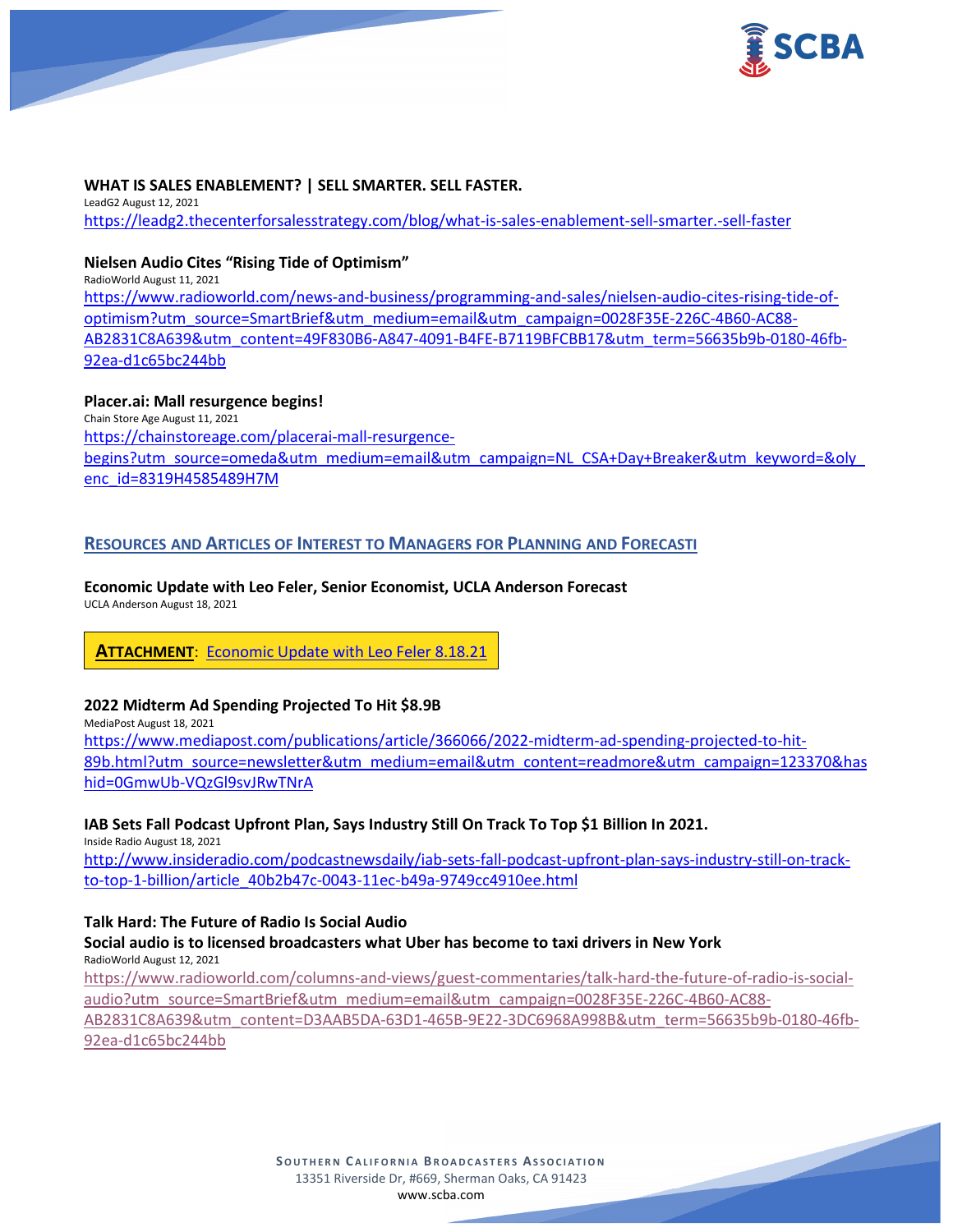

#### **Report: Audio May Benefit From Digital's Move To Greater Data Privacy.**

Inside Radio (Signal Hill Insights) August 17, 2021 [http://www.insideradio.com/free/report-audio-may-benefit-from-digitals-move-to-greater-data](http://www.insideradio.com/free/report-audio-may-benefit-from-digitals-move-to-greater-data-privacy/article_8b1879ea-ff24-11eb-9bee-b3bb4191d669.html)[privacy/article\\_8b1879ea-ff24-11eb-9bee-b3bb4191d669.html](http://www.insideradio.com/free/report-audio-may-benefit-from-digitals-move-to-greater-data-privacy/article_8b1879ea-ff24-11eb-9bee-b3bb4191d669.html)

#### **Emperor Nielsen Has No Clothes**

TVNewsCheck (Hank Price) August 16, 2021 <https://tvnewscheck.com/business/article/emperor-nielsen-has-no-clothes/>

#### **TV's Ad Bounceback Stronger Than Expected**

TVNewsCheck August 16, 2021 <https://tvnewscheck.com/top-news/business/article/tvs-ad-bounceback-stronger-than-expected/>

#### **Stop the brainstorms: Here's the right way to foster change-making conversations**

SmartBrief August 13, 2021 [https://www.smartbrief.com/original/2021/08/stop-brainstorms-heres-right-way-foster-change-making](https://www.smartbrief.com/original/2021/08/stop-brainstorms-heres-right-way-foster-change-making-conversations?utm_source=brief)[conversations?utm\\_source=brief](https://www.smartbrief.com/original/2021/08/stop-brainstorms-heres-right-way-foster-change-making-conversations?utm_source=brief)

#### **The New Rules Ahead for Streaming TV Advertising: A Premion & BIA Special Report**

MediaPost August 16, 2021 <https://www.mediapost.com/sponsor/content/2723/>

### **Quu Up The Visual: In-Vehicle 'Billboards,' Synched To Radio, Driving Value For Broadcasters.**

Inside Radio August 16, 2021 [http://www.insideradio.com/free/quu-up-the-visual-in-vehicle-billboards-synched-to-radio-driving-value-for](http://www.insideradio.com/free/quu-up-the-visual-in-vehicle-billboards-synched-to-radio-driving-value-for-broadcasters/article_2ab664ce-fe64-11eb-b57c-2350f0a301bf.html)[broadcasters/article\\_2ab664ce-fe64-11eb-b57c-2350f0a301bf.html](http://www.insideradio.com/free/quu-up-the-visual-in-vehicle-billboards-synched-to-radio-driving-value-for-broadcasters/article_2ab664ce-fe64-11eb-b57c-2350f0a301bf.html)

#### **2021's Format Report Card: CHR, Hot AC, Classic Hits On The Rise.**

Inside Radio August 16, 2021 [http://www.insideradio.com/free/2021s-format-report-card-chr-hot-ac-classic-hits-on-the](http://www.insideradio.com/free/2021s-format-report-card-chr-hot-ac-classic-hits-on-the-rise/article_0a7b9b5c-fe64-11eb-a5e3-c7f138fd7b09.html)[rise/article\\_0a7b9b5c-fe64-11eb-a5e3-c7f138fd7b09.html](http://www.insideradio.com/free/2021s-format-report-card-chr-hot-ac-classic-hits-on-the-rise/article_0a7b9b5c-fe64-11eb-a5e3-c7f138fd7b09.html)

#### **The Olympics Ratings Paradox And What It Means To Radio**

Jacobs Media Strategies (Fred Jacobs) August 16, 2021 <https://jacobsmedia.com/the-olympics-ratings-paradox-and-what-it-means-to-radio/>

### **NAB and Others Sue FCC Over Foreign ID**

RadioWorld August 13, 2021

[https://www.radioworld.com/news-and-business/headlines/nab-and-others-sue-fcc-over-foreign](https://www.radioworld.com/news-and-business/headlines/nab-and-others-sue-fcc-over-foreign-id?utm_source=SmartBrief&utm_medium=email&utm_campaign=0028F35E-226C-4B60-AC88-AB2831C8A639&utm_content=B6D2ADE6-BE4D-4864-90B5-853C4E450C98&utm_term=56635b9b-0180-46fb-92ea-d1c65bc244bb)[id?utm\\_source=SmartBrief&utm\\_medium=email&utm\\_campaign=0028F35E-226C-4B60-AC88-](https://www.radioworld.com/news-and-business/headlines/nab-and-others-sue-fcc-over-foreign-id?utm_source=SmartBrief&utm_medium=email&utm_campaign=0028F35E-226C-4B60-AC88-AB2831C8A639&utm_content=B6D2ADE6-BE4D-4864-90B5-853C4E450C98&utm_term=56635b9b-0180-46fb-92ea-d1c65bc244bb) [AB2831C8A639&utm\\_content=B6D2ADE6-BE4D-4864-90B5-853C4E450C98&utm\\_term=56635b9b-0180-46fb-](https://www.radioworld.com/news-and-business/headlines/nab-and-others-sue-fcc-over-foreign-id?utm_source=SmartBrief&utm_medium=email&utm_campaign=0028F35E-226C-4B60-AC88-AB2831C8A639&utm_content=B6D2ADE6-BE4D-4864-90B5-853C4E450C98&utm_term=56635b9b-0180-46fb-92ea-d1c65bc244bb)[92ea-d1c65bc244bb](https://www.radioworld.com/news-and-business/headlines/nab-and-others-sue-fcc-over-foreign-id?utm_source=SmartBrief&utm_medium=email&utm_campaign=0028F35E-226C-4B60-AC88-AB2831C8A639&utm_content=B6D2ADE6-BE4D-4864-90B5-853C4E450C98&utm_term=56635b9b-0180-46fb-92ea-d1c65bc244bb)

**Why People Listen To Radio In 2021** Radio Ink August 16, 2021 [https://radioink.com/2021/08/16/why-people-listen-to-radio-in-](https://radioink.com/2021/08/16/why-people-listen-to-radio-in-2021/?vgo_ee=g4MdIIvetgiR1mkR7kijJ4BI1h38V58Ke8bVrp%2FmcsM%3D)[2021/?vgo\\_ee=g4MdIIvetgiR1mkR7kijJ4BI1h38V58Ke8bVrp%2FmcsM%3D](https://radioink.com/2021/08/16/why-people-listen-to-radio-in-2021/?vgo_ee=g4MdIIvetgiR1mkR7kijJ4BI1h38V58Ke8bVrp%2FmcsM%3D)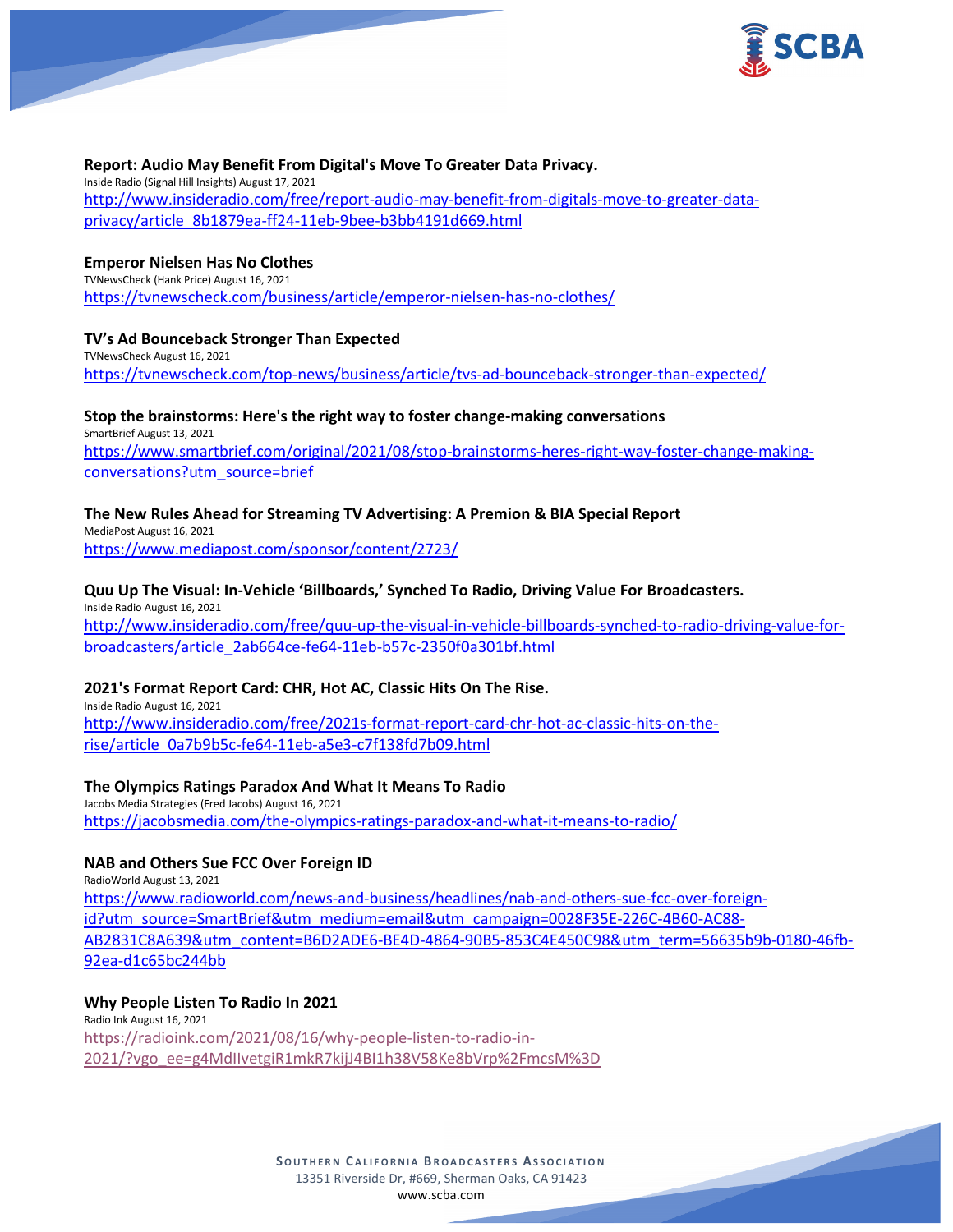

### **Data Alone Won't Win Sales**

Radio Ink (Charlie Sislen) August 16, 2021 [https://radioink.com/2021/08/16/data-alone-wont-win](https://radioink.com/2021/08/16/data-alone-wont-win-sales/?vgo_ee=g4MdIIvetgiR1mkR7kijJ4BI1h38V58Ke8bVrp%2FmcsM%3D)[sales/?vgo\\_ee=g4MdIIvetgiR1mkR7kijJ4BI1h38V58Ke8bVrp%2FmcsM%3D](https://radioink.com/2021/08/16/data-alone-wont-win-sales/?vgo_ee=g4MdIIvetgiR1mkR7kijJ4BI1h38V58Ke8bVrp%2FmcsM%3D)

### **Education – A GREAT Investment**

Radio Ink (Rick Fink) August 16, 2021 [https://radioink.com/2021/08/16/education-a-great](https://radioink.com/2021/08/16/education-a-great-investment/?vgo_ee=g4MdIIvetgiR1mkR7kijJ4BI1h38V58Ke8bVrp%2FmcsM%3D)[investment/?vgo\\_ee=g4MdIIvetgiR1mkR7kijJ4BI1h38V58Ke8bVrp%2FmcsM%3D](https://radioink.com/2021/08/16/education-a-great-investment/?vgo_ee=g4MdIIvetgiR1mkR7kijJ4BI1h38V58Ke8bVrp%2FmcsM%3D)

### **10 Ways To Avoid Becoming A Local Radio Commodity**

Radio Ink (Loyd Ford) August 16, 2021 [https://radioink.com/2021/08/16/10-ways-to-avoid-becoming-a-local-radio](https://radioink.com/2021/08/16/10-ways-to-avoid-becoming-a-local-radio-commodity/?vgo_ee=g4MdIIvetgiR1mkR7kijJ4BI1h38V58Ke8bVrp%2FmcsM%3D)[commodity/?vgo\\_ee=g4MdIIvetgiR1mkR7kijJ4BI1h38V58Ke8bVrp%2FmcsM%3D](https://radioink.com/2021/08/16/10-ways-to-avoid-becoming-a-local-radio-commodity/?vgo_ee=g4MdIIvetgiR1mkR7kijJ4BI1h38V58Ke8bVrp%2FmcsM%3D)

### **As Brand Safety Becomes Bigger Issue, A Big Audio Buyer Builds An Advertiser Warning System.**

Inside Radio August 16, 2021

[http://www.insideradio.com/free/as-brand-safety-becomes-bigger-issue-a-big-audio-buyer-builds-an](http://www.insideradio.com/free/as-brand-safety-becomes-bigger-issue-a-big-audio-buyer-builds-an-advertiser-warning-system/article_e8b8be46-fe63-11eb-ba0c-bb0cb4265b31.html)[advertiser-warning-system/article\\_e8b8be46-fe63-11eb-ba0c-bb0cb4265b31.html](http://www.insideradio.com/free/as-brand-safety-becomes-bigger-issue-a-big-audio-buyer-builds-an-advertiser-warning-system/article_e8b8be46-fe63-11eb-ba0c-bb0cb4265b31.html)

# **Embedding Social Media Videos on Your Website? – Court Case Says Get Permission from Copyright Owner First**

Broadcast Law Blog (David Oxenford) August 11, 2021 [https://www.broadcastlawblog.com/2021/08/articles/embedding-social-media-videos-on-your-website-court](https://www.broadcastlawblog.com/2021/08/articles/embedding-social-media-videos-on-your-website-court-case-says-get-permission-from-copyright-owner-first/)[case-says-get-permission-from-copyright-owner-first/](https://www.broadcastlawblog.com/2021/08/articles/embedding-social-media-videos-on-your-website-court-case-says-get-permission-from-copyright-owner-first/)

# **Venture Capitalist Ben Horowitz Says 'Audio Broadcasting Is 100% A Big Deal.'**

Inside Radio August 13, 2021

[http://www.insideradio.com/podcastnewsdaily/venture-capitalist-ben-horowitz-says-audio-broadcasting-is-](http://www.insideradio.com/podcastnewsdaily/venture-capitalist-ben-horowitz-says-audio-broadcasting-is-100-a-big-deal/article_db284948-fc4e-11eb-bc32-f3d330b283d7.html)[100-a-big-deal/article\\_db284948-fc4e-11eb-bc32-f3d330b283d7.html](http://www.insideradio.com/podcastnewsdaily/venture-capitalist-ben-horowitz-says-audio-broadcasting-is-100-a-big-deal/article_db284948-fc4e-11eb-bc32-f3d330b283d7.html)

# **Dentsu introduces 30-day payment term for minority-owned media**

The Drum August 13, 2021 <https://www.thedrum.com/news/2021/08/13/dentsu-introduces-30-day-payment-term-minority-owned-media>

# **ANA Aims to Begin Cross-Platform Measurement Testing in Late Spring 2022**

**Marketers hope to reduce waste and prevent ads from annoying shoppers**

ADWEEK August 12, 2021

[https://www.adweek.com/performance-marketing/ana-begin-cross-platform-measurement-testing-late-spring-](https://www.adweek.com/performance-marketing/ana-begin-cross-platform-measurement-testing-late-spring-2022/)[2022/](https://www.adweek.com/performance-marketing/ana-begin-cross-platform-measurement-testing-late-spring-2022/)

# **Nielsen Puts Its National TV Ratings Service In 'Hiatus' Accreditation Mode**

MediaPost August 12, 2021 [https://www.mediapost.com/publications/article/365923/nielsen-puts-its-national-tv-ratings-service-in](https://www.mediapost.com/publications/article/365923/nielsen-puts-its-national-tv-ratings-service-in-h.html?utm_source=newsletter&utm_medium=email&utm_content=headline&utm_campaign=123309&hashid=0GmwUb-VQzGl9svJRwTNrA)[h.html?utm\\_source=newsletter&utm\\_medium=email&utm\\_content=headline&utm\\_campaign=123309&hashid](https://www.mediapost.com/publications/article/365923/nielsen-puts-its-national-tv-ratings-service-in-h.html?utm_source=newsletter&utm_medium=email&utm_content=headline&utm_campaign=123309&hashid=0GmwUb-VQzGl9svJRwTNrA) [=0GmwUb-VQzGl9svJRwTNrA](https://www.mediapost.com/publications/article/365923/nielsen-puts-its-national-tv-ratings-service-in-h.html?utm_source=newsletter&utm_medium=email&utm_content=headline&utm_campaign=123309&hashid=0GmwUb-VQzGl9svJRwTNrA)